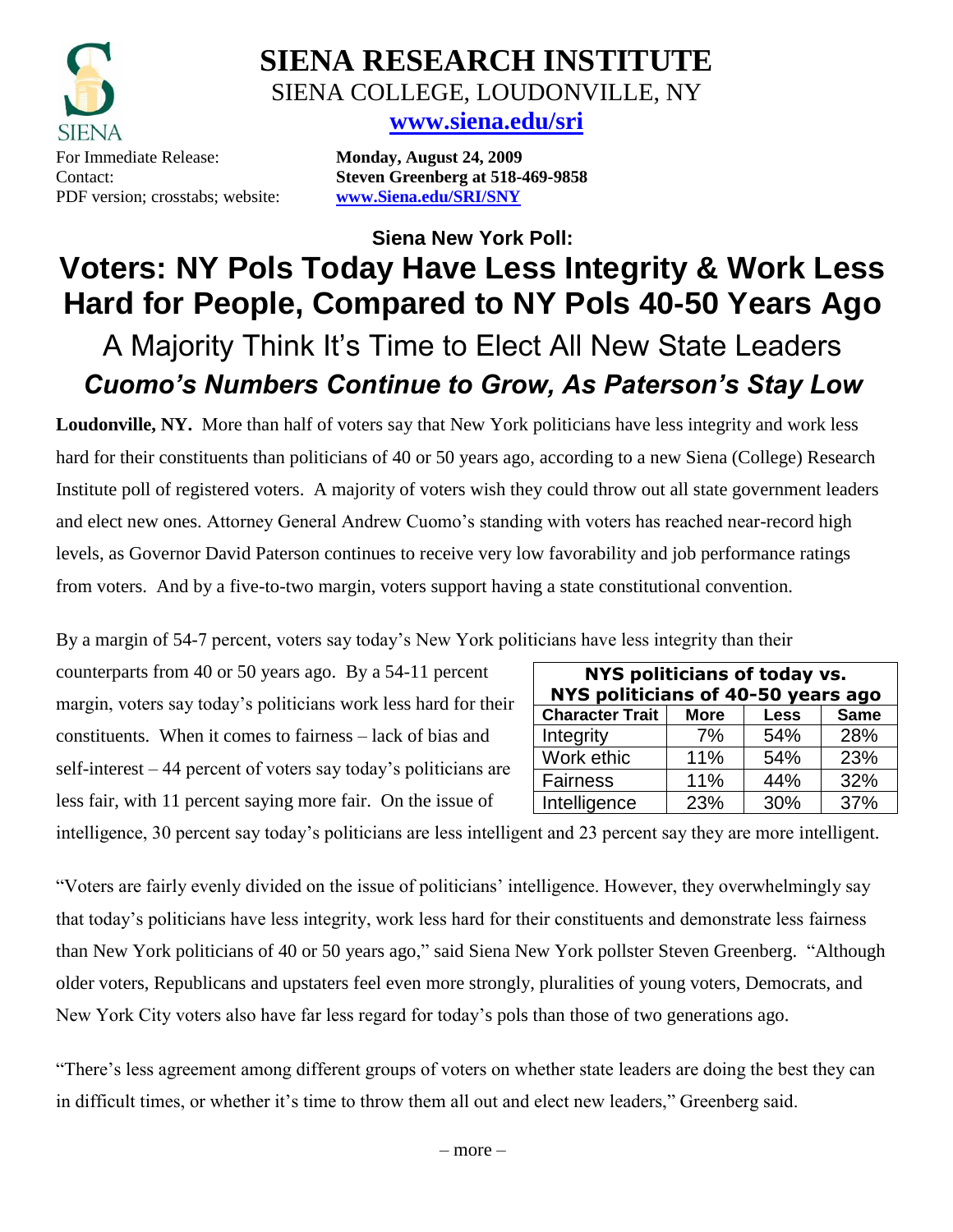#### **Siena New York Poll – August 24, 2009 – Page 2**

Fifty-four percent of voters say they are "completely frustrated with our government and wish we could throw them all out and elect new leaders," while 40 percent say "it"s a difficult time" and they are "doing the best they can to improve conditions for all New Yorkers."

"A majority of Democrats (53 percent), New York City voters (51 percent) and young voters (52 percent) believe that state leaders are doing the best they can in difficult times," Greenberg said. "However, far larger majorities of Republicans (73 percent), independent voters (60 percent), upstaters (68 percent), and older voters (63 percent) are frustrated, and want to bench the current players and completely change the lineup."

#### **Voters Overwhelmingly Support a State Constitutional Convention**

"By a 63-25 percent margin, voters support having a state constitutional convention, including a majority of voters from every party, every region, every religion, every race, and every age group," Greenberg said. "While the issue of a convention is not popular with many elected officials, it is with their constituents."

#### **Cuomo's Favorability Rating Jumps, While Paterson's Ratings Remains Near Record Lows**

"Andrew Cuomo has a near-record-high 70 percent favorability rating, and the 14 percent of voters who have an unfavorable view of him is the lowest it"s ever been. More than half of voters think he should run for Governor in 2010, while less than one-third think he should run for Attorney General again," Greenberg said.

"Governor Paterson is now seven months into a negative favorability rating (32-55 percent), a three-to-one negative job performance rating (23-76 percent), and fewer than one in five voters being prepared to elect him as Governor next year, while more than two-thirds want "someone else." In a head-to-head match-up for the Democratic nomination for Governor, for the second straight month Cuomo beats Paterson 65-23 percent. Even among African American voters, Cuomo leads the state's first African American Governor by 20 points.

"Paterson currently trails former New York City Mayor Rudy Giuliani 56-33 percent, leads Erie County Executive Chris Collins by only 38-30 percent, and is virtually tied with former Congressman Rick Lazio, leading 38-37 percent. By contrast Cuomo has 53-40 percent lead over Giuliani and leads both Lazio and Collins by 50 points," Greenberg said.

#### **President Obama Maintains Strong Favorable Rating in New York**

"While his poll numbers may slide elsewhere, New Yorkers continue to give strong support to President Barack Obama. His favorability rating is 70-23 percent, virtually unchanged from May," Greenberg said.

**This SRI survey was conducted August 17-20, 2009 by telephone calls to 621 New York State registered voters. It has a margin of error of + 3.9 percentage points. Data was statistically adjusted by age, party and geography to ensure representativeness. Sampling was conducted via random digit dialing weighted to reflect known population patterns. For more information, please call Steven Greenberg at 518-469-9858. Survey cross-tabulations and frequencies can be found at: www.Siena.edu/SRI/SNY.**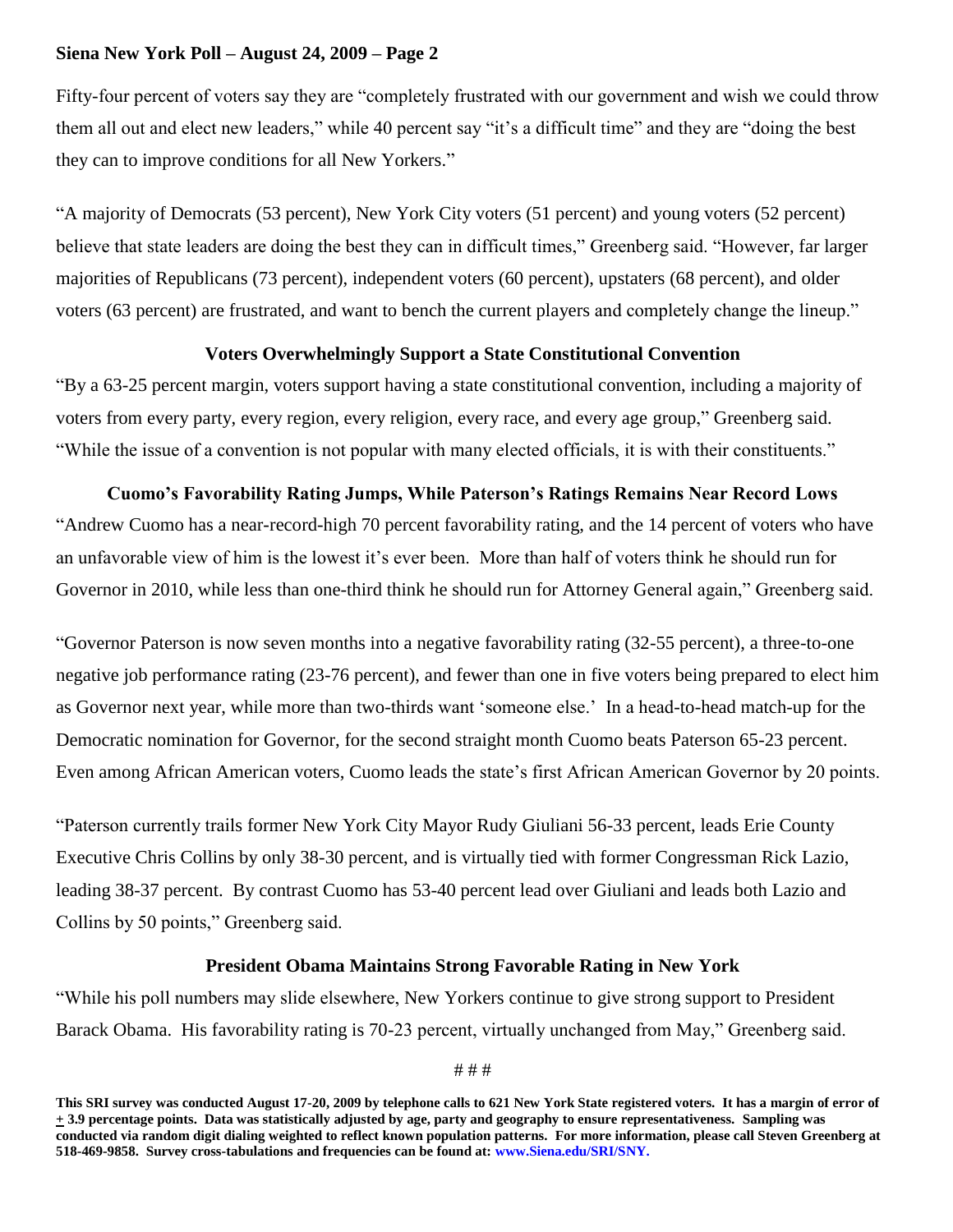

# **SIENA RESEARCH INSTITUTE** SIENA COLLEGE, LOUDONVILLE, NY

**[www.siena.edu/sri](http://www.siena.edu/sri)**

## **Siena New York Poll Trends – August 2009**

Do you have a favorable or unfavorable opinion about David Paterson?

| <b>DATE</b>         | <b>FAVORABLE</b> | <b>UNFAVORABLE</b> | <b>DON'T KNOW/NO OPINION</b> |
|---------------------|------------------|--------------------|------------------------------|
| August 2009         | 32               | 55                 | 12                           |
| <b>July 2009</b>    | 36               | 56                 | 8                            |
| June 2009           | 31               | 57                 | 11                           |
| May 2009            | 27               | 60                 | 13                           |
| April 2009          | 27               | 63                 | 10                           |
| March 2009          | 29               | 58                 | 13                           |
| February 2009       | 40               | 47                 | 13                           |
| January 29, 2009    | 54               | 30                 | 17                           |
| January 26, 2009    | 60               | 23                 | 16                           |
| December 2008       | 63               | 22                 | 16                           |
| November 2008       | 64               | 19                 | 17                           |
| October 27, 2008    | 62               | 19                 | 18                           |
| September 2008      | 59               | 13                 | 28                           |
| August 2008         | 59               | 16                 | 26                           |
| <b>July 2008</b>    | 57               | 15                 | 28                           |
| June 2008           | 57               | 17                 | 25                           |
| May 2008            | 48               | 17                 | 35                           |
| April 2008          | 48               | 18                 | 34                           |
| March 24, 2008      | 58               | 10                 | 31                           |
| January 2007        | 17               | 8                  | 76                           |
| <b>HIGHEST EVER</b> | 64 (11/08)       | 63 (4/09)          | 76 (1/07)                    |

How would you rate the job that David Paterson is doing as Governor – excellent, good, fair, or poor?

| <b>DATE</b>         | <b>EXCELLENT</b> | GOOD       | FAIR            | <b>POOR</b> | <b>DON'T KNOW/NO OPINION</b> |
|---------------------|------------------|------------|-----------------|-------------|------------------------------|
| August 2009         | 3                | 20         | 38              | 38          |                              |
| <b>July 2009</b>    |                  | 20         | 41              | 36          |                              |
| June 2009           | 2                | 18         | 39              | 39          |                              |
| May 2009            | $\mathfrak{D}$   | 16         | 43              | 38          |                              |
| April 2009          |                  | 17         | 41              | 40          |                              |
| March 2009          |                  | 18         | 46              | 32          |                              |
| February 2009       |                  | 26         | 46              | 23          |                              |
| January 26, 2009    | 8                | 43         | 35              | 10          |                              |
| December 2008       | 9                | 46         | 32              | 8           |                              |
| November 2008       | 9                | 46         | 34              |             |                              |
| October 27, 2008    |                  | 48         | 35              |             |                              |
| September 2008      |                  | 44         | 33              |             | 12                           |
| August 2008         |                  | 45         | 30              |             | 12                           |
| <b>July 2008</b>    |                  | 41         | 34              |             | 13                           |
| June 2008           | 6                | 38         | 31              | 6           | 19                           |
| May 2008            |                  | 35         | 28              |             | 29                           |
| April 2008          |                  | 30         | 30              |             | 32                           |
| <b>HIGHEST EVER</b> | 9(12/08)         | 48 (10/08) | 46 (3/09, 2/09) | 40 (4/09)   | 32 (4/08)                    |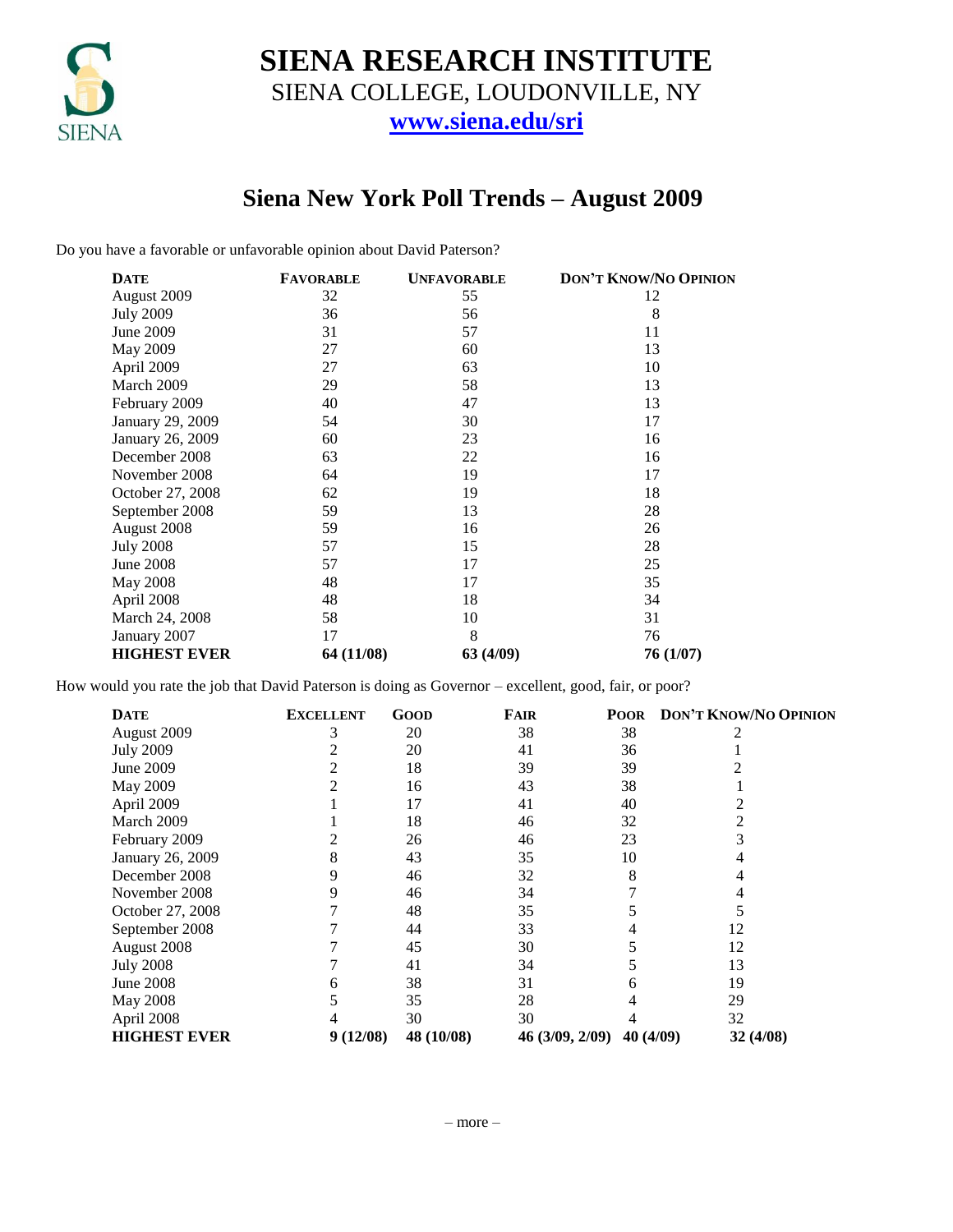Page 2

If David Paterson runs for Governor in 2010, would you vote to elect him or would you prefer someone else?

| <b>DATE</b>         | <b>ELECT</b> | <b>PREFER SOMEONE ELSE</b> | <b>DON'T KNOW/NO OPINION</b> |
|---------------------|--------------|----------------------------|------------------------------|
| August 2009         | 15           | 68                         | 16                           |
| <b>July 2009</b>    | 17           | 69                         | 13                           |
| June 2009           | 15           | 70                         | 15                           |
| May 2009            | 15           | 71                         | 15                           |
| April 2009          | 12           | 71                         | 17                           |
| March 2009          | 14           | 67                         | 19                           |
| February 2009       | 19           | 57                         | 24                           |
| January 26, 2009    | 32           | 36                         | 32                           |
| December 2008       | 36           | 31                         | 33                           |
| November 2008       | 42           | 32                         | 26                           |
| October 27, 2008    | 40           | 29                         | 31                           |
| September 2008      | 35           | 25                         | 39                           |
| August 2008         | 35           | 26                         | 40                           |
| <b>July 2008</b>    | 34           | 27                         | 40                           |
| June 2008           | 30           | 30                         | 40                           |
| May 2008            | 29           | 25                         | 47                           |
| <b>HIGHEST EVER</b> | 42 (11/08)   | 71 (5/09, 4/09)            | 47 (5/08)                    |

(DEMS ONLY): Looking ahead to 2010 and the next election for Governor. If the Democratic primary for governor were held today and the candidates were David Paterson or Andrew Cuomo, who would you vote for? (CANDIDATE CHOICES WERE ROTATED)

| <b>DATE</b>         | <b>PATERSON</b> | <b>CUOMO</b> | <b>SUOZZI</b> | DON'T KNOW/NO OPINION |
|---------------------|-----------------|--------------|---------------|-----------------------|
| August 2009         | 23              | 65           | <b>NA</b>     | 12                    |
| <b>July 2009</b>    | 23              | 65           | <b>NA</b>     | 13                    |
| June 2009           | 16              | 69           | <b>NA</b>     | 15                    |
| May 2009            | 19              | 70           | <b>NA</b>     | 11                    |
| April 2009          | 11              | 64           | 8             | 17                    |
| March 2009          | 17              | 67           | <b>NA</b>     | 17                    |
| February 2009       | 27              | 53           | <b>NA</b>     | 20                    |
| January 26, 2009    | 35              | 33           | <b>NA</b>     | 33                    |
| December 2008       | 49              | 26           | <b>NA</b>     | 25                    |
| November 2008       | 53              | 25           | NA            | 22                    |
| <b>July 2008</b>    | 51              | 21           | <b>NA</b>     | 28                    |
| June 2008           | 43              | 31           | <b>NA</b>     | 26                    |
| May 2008            | 42              | 29           | <b>NA</b>     | 29                    |
| April 2008          | 35              | 30           | 7             | 28                    |
| <b>HIGHEST EVER</b> | 53 (11/08)      | 70 (5/09)    | 8(4/09)       | 33 (1/09)             |

If the 2010 election for governor were held today and the candidates were David Paterson on the Democratic line and Rick Lazio on the Republican line, who would you vote for? (CANDIDATE CHOICES WERE ROTATED)

| <b>DATE</b>         | <b>PATERSON</b> | LAZIO    | <b>DON'T KNOW/NO OPINION</b> |
|---------------------|-----------------|----------|------------------------------|
| August 2009         | 38              | 37       | 25                           |
| July 2009           | 41              | 39       | 20                           |
| February 2009       | 46              | 28       | 26                           |
| January 26, 2009    | 52              | 22       | 26                           |
| <b>HIGHEST EVER</b> | 52(1/09)        | 39(7/09) | 26(1/09, 2/09)               |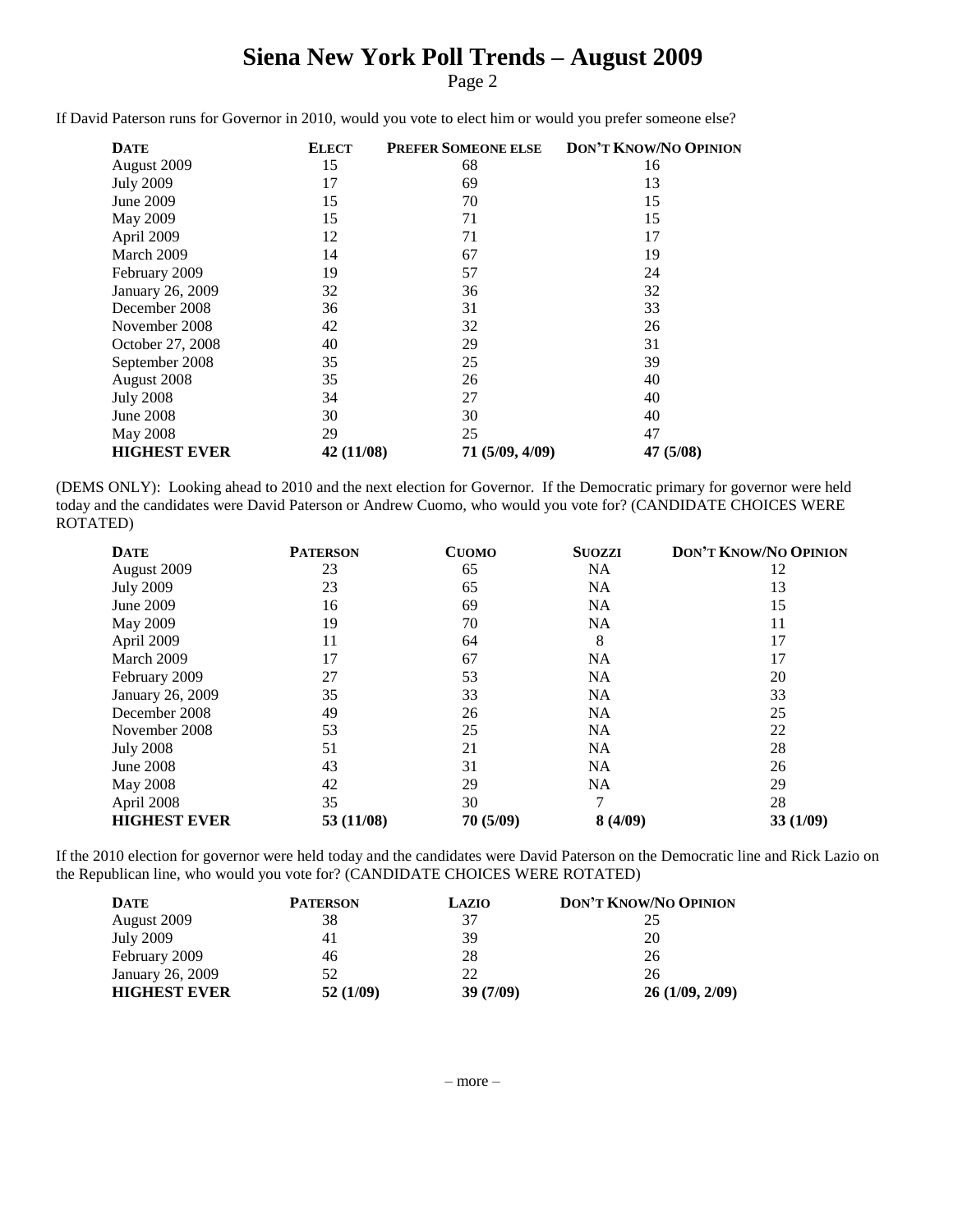Page 3

If the 2010 election for governor were held today and the candidates were David Paterson on the Democratic line and Rudy Giuliani on the Republican line, who would you vote for? (CANDIDATE CHOICES WERE ROTATED)

| <b>DATE</b>         | <b>PATERSON</b>   | <b>GIULIANI</b> | <b>DON'T KNOW/NO OPINION</b> |
|---------------------|-------------------|-----------------|------------------------------|
| August 2009         | 33                | 56              | 11                           |
| <b>July 2009</b>    | 34                | 57              | 9                            |
| June 2009           | 27                | 57              | 15                           |
| May 2009            | 31                | 59              | 10                           |
| April 2009          | 29                | 56              | 15                           |
| March 2009          | 33                | 56              | 11                           |
| February 2009       | 36                | 51              | 13                           |
| January 26, 2009    | 44                | 42              | 14                           |
| December 2008       | 51                | 38              | 11                           |
| November 2008       | 49                | 43              | 8                            |
| October 27, 2008    | 51                | 40              | 9                            |
| September 2008      | 50                | 40              | 10                           |
| August 2008         | 48                | 38              | 15                           |
| <b>July 2008</b>    | 47                | 40              | 13                           |
| <b>HIGHEST EVER</b> | 51 (10/08, 12/08) | 59 (5/09)       | 15 (4/09, 8/08)              |

If the 2010 election for governor were held today and the candidates were Andrew Cuomo on the Democratic line and Rudy Giuliani on the Republican line, who would you vote for? (CANDIDATE CHOICES WERE ROTATED)

| <b>DATE</b>         | <b>CUOMO</b>          | <b>GIULIANI</b> | <b>DON'T KNOW/NO OPINION</b> |
|---------------------|-----------------------|-----------------|------------------------------|
| August 2009         | 53                    | 40              |                              |
| <b>July 2009</b>    | 49                    | 44              |                              |
| June 2009           | 49                    | 40              | 11                           |
| May 2009            | 53                    | 41              | 6                            |
| April 2009          | 53                    | 39              | 8                            |
| March 2009          | 51                    | 41              | 9                            |
| February 2009       | 51                    | 38              | 11                           |
| January 26, 2009    | 48                    | 39              | 13                           |
| December 2008       | 50                    | 37              | 13                           |
| November 2008       | 44                    | 46              | 10                           |
| <b>July 2008</b>    | 47                    | 42              | 11                           |
| <b>HIGHEST EVER</b> | 53 (8/09, 5/09, 4/09) | 46 (11/08)      | 13(12/08, 1/09)              |

If the 2010 election for governor were held today and the candidates were Andrew Cuomo on the Democratic line and Rick Lazio on the Republican line, who would you vote for? (CANDIDATE CHOICES WERE ROTATED)

| <b>DATE</b>         | <b>CUOMO</b>    | LAZIO    | <b>DON'T KNOW/NO OPINION</b> |
|---------------------|-----------------|----------|------------------------------|
| August 2009         | 66              | 16       |                              |
| <b>July 2009</b>    | 65              | 20       |                              |
| February 2009       | 66              | 16       | 18                           |
| January 26, 2009    |                 |          | 22                           |
| <b>HIGHEST EVER</b> | 66 (8/09, 2/09) | 20(7/09) | 22(1/09)                     |

(REPS ONLY): Looking ahead to 2010 and the next election for Governor. If the Republican primary for governor were held today and the candidates were Rudy Giuliani, Chris Collins and Rick Lazio, who would you vote for? (CANDIDATE CHOICES WERE ROTATED)

| <b>DATE</b>         | GIULIANI  | <b>LAZIO</b> | <b>COLLINS</b> | <b>DON'T KNOW/NO OPINION</b> |
|---------------------|-----------|--------------|----------------|------------------------------|
| August 2009         |           |              |                |                              |
| <b>July 2009</b>    | 75        | 14           | <b>NA</b>      |                              |
| February 2009       |           | 10           | NA             |                              |
| <b>HIGHEST EVER</b> | 77 (2/09) | 14 (7/09)    | 8(8/09)        | 13(2/09)                     |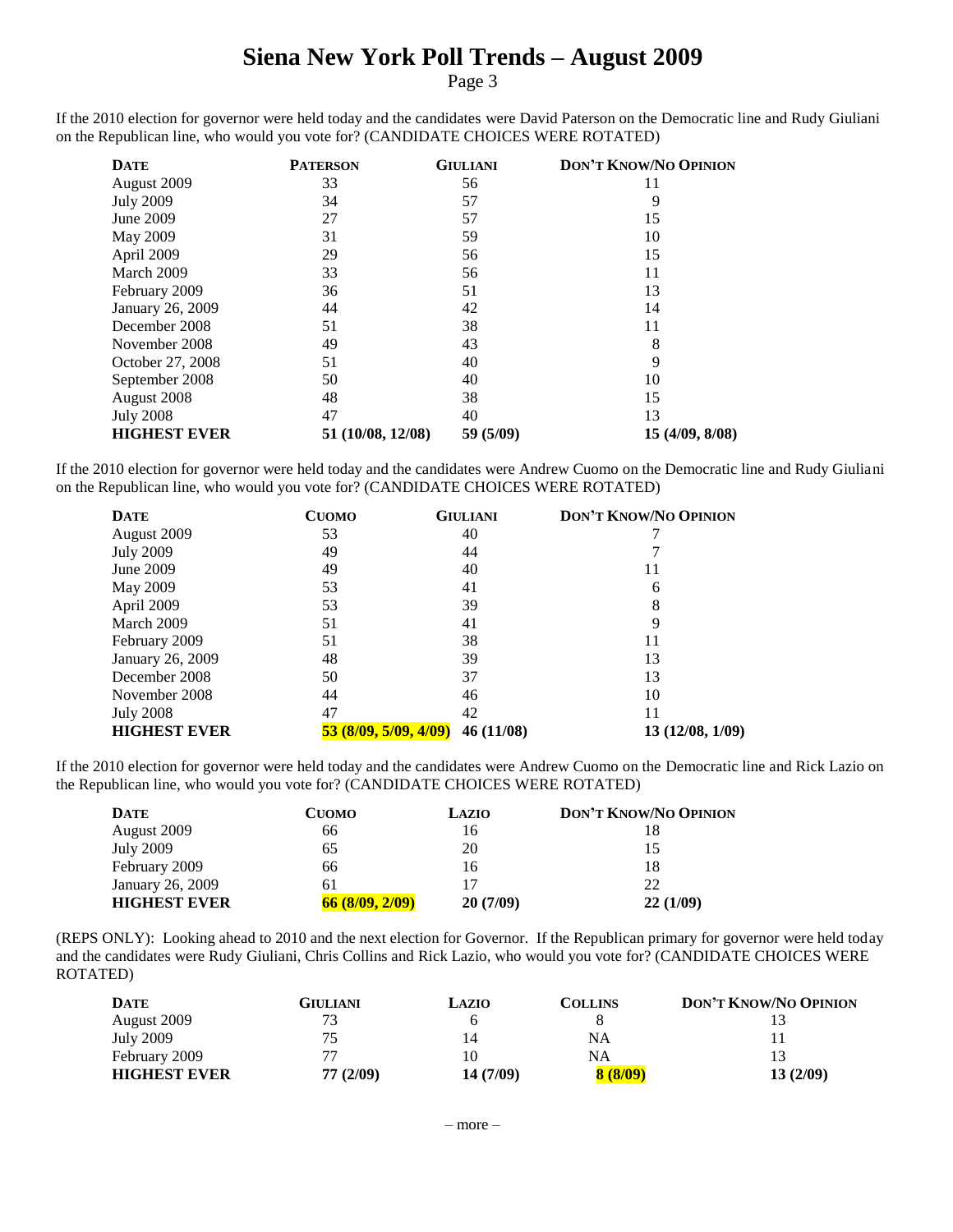Page 4

Do you have a favorable or unfavorable opinion about Andrew Cuomo?

| <b>DATE</b>         | <b>FAVORABLE</b> | <b>UNFAVORABLE</b> | DON'T KNOW/NO OPINION |
|---------------------|------------------|--------------------|-----------------------|
| August 2009         | 70               | 14                 | 16                    |
| <b>July 2009</b>    | 63               | 21                 | 16                    |
| June 2009           | 71               | 17                 | 12                    |
| May 2009            | 66               | 20                 | 14                    |
| April 2009          | 66               | 18                 | 16                    |
| March 2009          | 68               | 17                 | 15                    |
| February 2009       | 69               | 18                 | 13                    |
| January 26, 2009    | 64               | 17                 | 19                    |
| December 2008       | 59               | 24                 | 17                    |
| November 2008       | 61               | 19                 | 20                    |
| October 27, 2008    | 59               | 25                 | 16                    |
| September 2008      | 54               | 24                 | 22                    |
| August 2008         | 54               | 25                 | 21                    |
| <b>July 2008</b>    | 57               | 23                 | 21                    |
| June 2008           | 57               | 22                 | 21                    |
| <b>May 2008</b>     | 56               | 25                 | 20                    |
| April 2008          | 55               | 24                 | 21                    |
| March 24, 2008      | 53               | 25                 | 22                    |
| January 2008        | 51               | 29                 | 20                    |
| December 2007       | 52               | 29                 | 19                    |
| November 2007       | 56               | 27                 | 17                    |
| October 2007        | 54               | 29                 | 17                    |
| September 2007      | 51               | 26                 | 24                    |
| <b>July 2007</b>    | 55               | 26                 | 19                    |
| June 2007           | 49               | 31                 | 20                    |
| May 2007            | 51               | 32                 | 18                    |
| April 2007          | 52               | 31                 | 18                    |
| March 2007          | 50               | 32                 | 19                    |
| February 2007       | 45               | 35                 | 20                    |
| January 2007        | 48               | 29                 | 23                    |
| <b>HIGHEST EVER</b> | 71 (6/09)        | 42 (10/06)         | 24 (1/06, 2/06, 9/07) |
| <b>LOWEST EVER</b>  | 44 (8/06, 10/06) | 14(8/09)           | 12 (6/09)             |

Would you prefer to see Attorney General Andrew Cuomo run for re-election as Attorney General next year or would you prefer to see him run for Governor instead?

| <b>DATE</b>         | <b>ATTORNEY GENERAL</b> | <b>GOVERNOR</b> | <b>DON'T KNOW/NO OPINION</b> |
|---------------------|-------------------------|-----------------|------------------------------|
| August 2009         | 31                      |                 |                              |
| July 2009           | 31                      | 45              | 24                           |
| June 2009           | 35                      | 46              | 19                           |
| May 2009            | 33                      | 47              | 20                           |
| <b>HIGHEST EVER</b> | 35(6/09)                | 52(8/09)        | 24 (7/09)                    |

Do you have a favorable or unfavorable opinion about Rick Lazio?

| <b>DATE</b>         | <b>FAVORABLE</b> | <b>UNFAVORABLE</b> | <b>DON'T KNOW/NO OPINION</b> |
|---------------------|------------------|--------------------|------------------------------|
| August 2009         | 21               | 22                 | 57                           |
| July 2009           | 25               | 22                 | 53                           |
| February 2009       | 23               | 23                 | 54                           |
| January 26, 2009    | 19               | 18                 | 64                           |
| <b>HIGHEST EVER</b> | 25(7/09)         | 23(2/09)           | 64 (1/09)                    |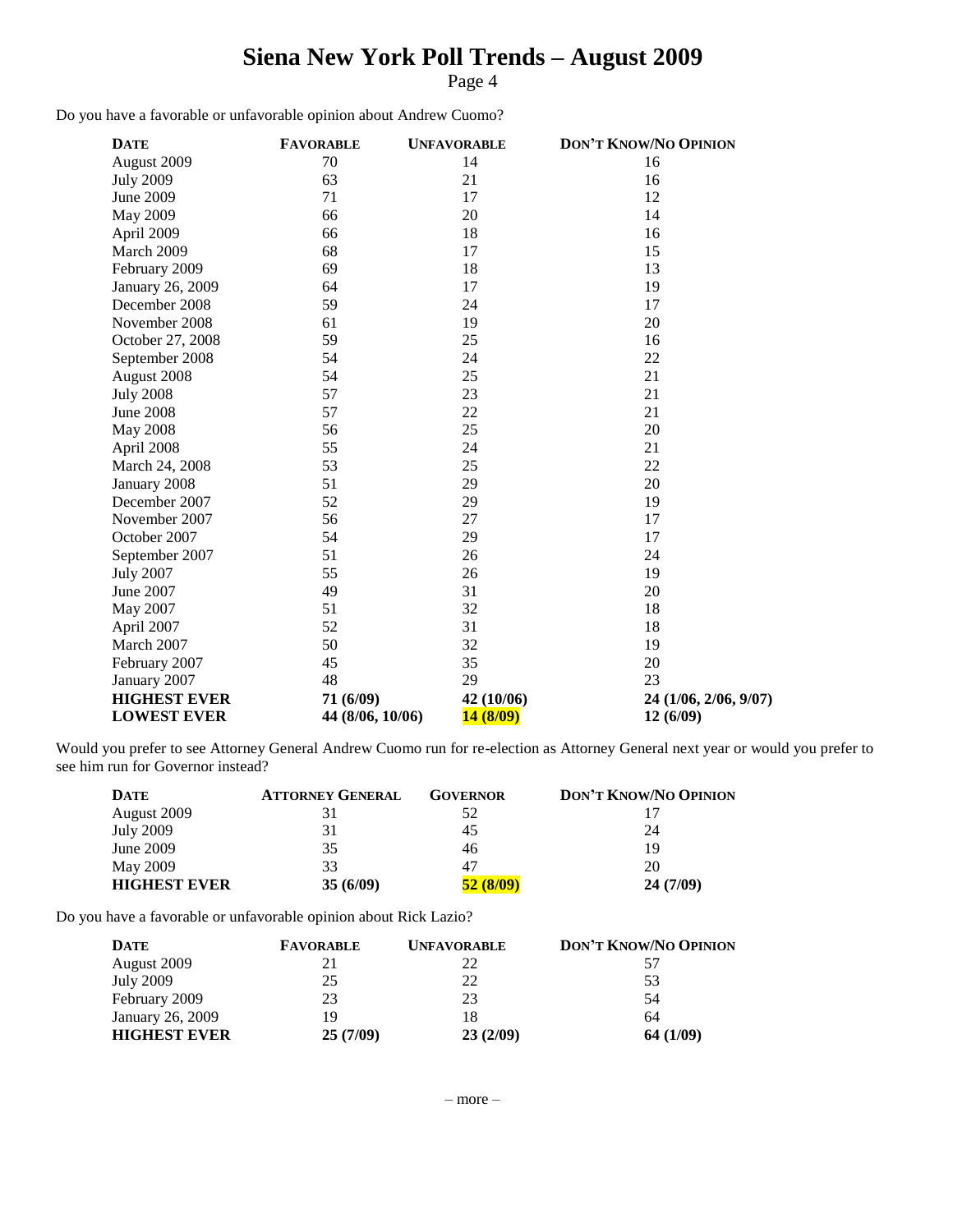Page 5

Do you have a favorable or unfavorable opinion about Rudy Giuliani?

| <b>DATE</b>         | <b>FAVORABLE</b> | <b>UNFAVORABLE</b>               | DON'T KNOW/NO OPINION |
|---------------------|------------------|----------------------------------|-----------------------|
| August 2009         | 57               | 35                               | 8                     |
| <b>July 2009</b>    | 61               | 34                               | 5                     |
| June 2009           | 62               | 33                               | 5                     |
| May 2009            | 61               | 35                               | 5                     |
| April 2009          | 55               | 41                               | 4                     |
| March 2009          | 58               | 36                               | 6                     |
| February 2009       | 58               | 35                               | $\overline{7}$        |
| January 29, 2009    | 60               | 35                               | 5                     |
| January 26, 2009    | 59               | 33                               | 8                     |
| December 2008       | 50               | 43                               | 7                     |
| November 2008       | 57               | 39                               | 4                     |
| August 2008         | 51               | 42                               | 7                     |
| <b>July 2008</b>    | 51               | 39                               | 10                    |
| January 2008        | 44               | 48                               | 8                     |
| December 2007       | 48               | 46                               | 6                     |
| November 2007       | 49               | 41                               | 11                    |
| September 2007      | 53               | 39                               | 9                     |
| <b>July 2007</b>    | 53               | 40                               | 7                     |
| June 2007           | 50               | 42                               | 8                     |
| May 2007            | 51               | 43                               | 6                     |
| April 2007          | 56               | 38                               | 6                     |
| March 2007          | 60               | 33                               | 8                     |
| February 2007       | 59               | 34                               | $\overline{7}$        |
| January 2007        | 63               | 29                               | 9                     |
| <b>HIGHEST EVER</b> |                  | 63 (4/05, 10/06, 1/07) 48 (1/08) | 11(2/05, 11/07)       |
| <b>LOWEST EVER</b>  | 44 (1/08)        | 26(4/05)                         | 4 (4/09, 11/08)       |

Do you have a favorable or unfavorable opinion about Thomas DiNapoli?

| <b>DATE</b>         | <b>FAVORABLE</b> | <b>UNFAVORABLE</b> | <b>DON'T KNOW/NO OPINION</b> |
|---------------------|------------------|--------------------|------------------------------|
| August 2009         | 16               | 11                 | 74                           |
| May 2009            | 19               | 16                 | 65                           |
| February 2009       | 16               | 13                 | 71                           |
| November 2008       | 18               | 10                 | 72                           |
| October 27, 2008    | 17               | 14                 | 69                           |
| <b>July 2008</b>    | 18               | 12                 | 70                           |
| April 2008          | 14               | 12                 | 74                           |
| January 2008        | 11               | 16                 | 73                           |
| November 2007       | 15               | 11                 | 74                           |
| <b>July 2007</b>    | 14               | 12                 | 74                           |
| June 2007           | 7                | 13                 | 80                           |
| May 2007            |                  | 18                 | 75                           |
| April 2007          | 11               | 14                 | 76                           |
| March 2007          | 9                | 14                 | 78                           |
| February 2007       | 9                | 15                 | 76                           |
| <b>HIGHEST EVER</b> | 19(5/09)         | 18(5/07)           | 80 (6/07)                    |

If Tom DiNapoli runs for State Comptroller in 2010, would you vote to elect him or would you prefer someone else?

| <b>DATE</b>         | <b>ELECT</b> | <b>PREFER SOMEONE ELSE</b> | DON'T KNOW/NO OPINION |
|---------------------|--------------|----------------------------|-----------------------|
| August 2009         |              |                            | 56                    |
| May 2009            | 22           |                            | 53                    |
| <b>HIGHEST EVER</b> | 22(5/09)     | 28(8/07)                   | 56(8/07)              |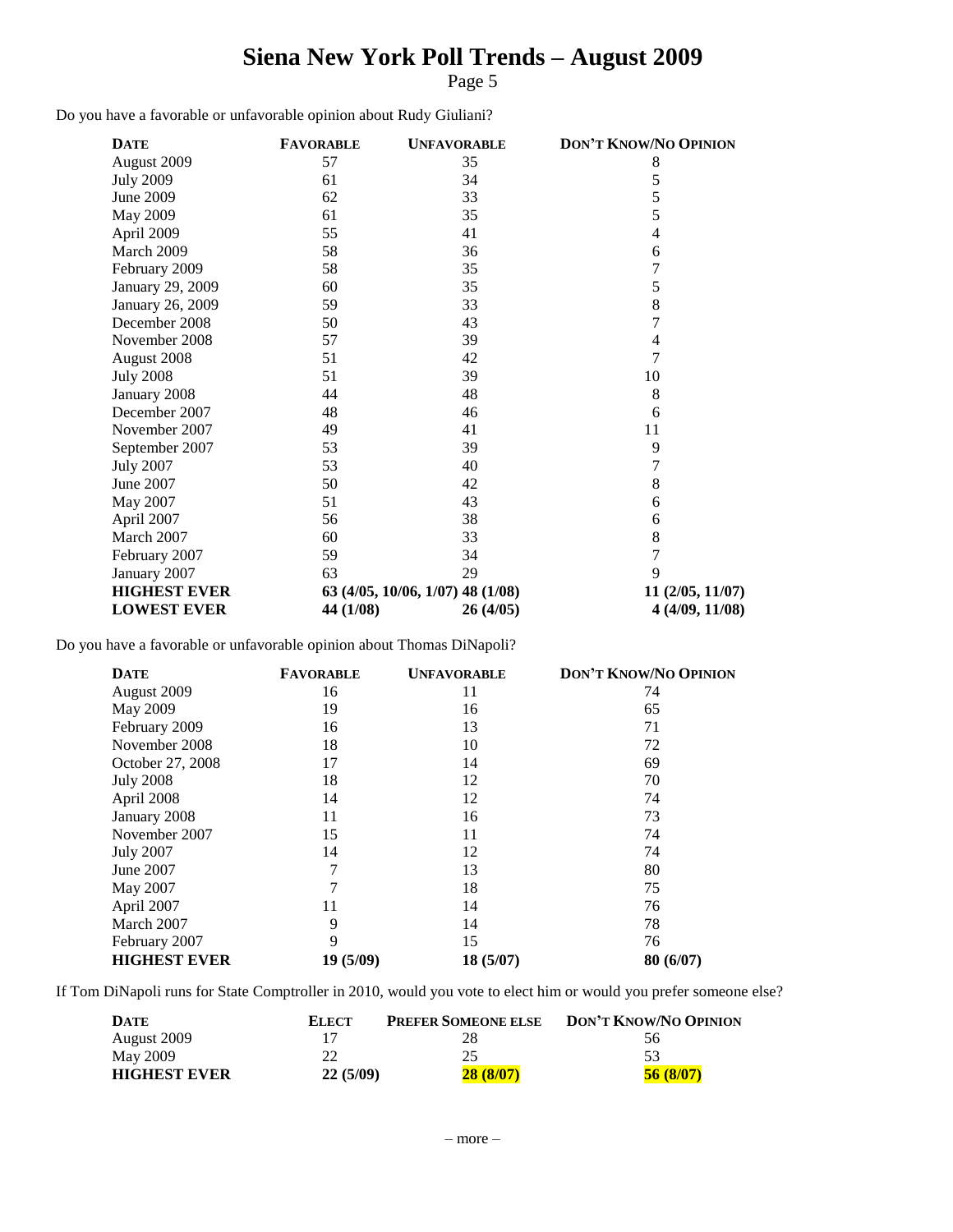Page 6

Do you have a favorable or unfavorable opinion about Kirsten Gillibrand?

| <b>DATE</b>         | <b>FAVORABLE</b> | <b>UNFAVORABLE</b> | <b>DON'T KNOW/NO OPINION</b> |
|---------------------|------------------|--------------------|------------------------------|
| August 2009         | 29               | 20                 | 52                           |
| May 2009            | 33               | 21                 | 46                           |
| April 2009          | 33               | 23                 | 44                           |
| March 2009          | 26               | 20                 | 54                           |
| February 2009       | 34               | 20                 | 46                           |
| January 29, 2009    | 30               | 14                 | 56                           |
| <b>HIGHEST EVER</b> | 34 (2/09)        | 23 (4/09)          | 56 (1/09)                    |

If Kirsten Gillibrand runs for Senator in 2010, would you vote to elect her or would you prefer someone else?

| <b>DATE</b>         | <b>ELECT</b> | <b>PREFER SOMEONE ELSE</b> | <b>DON'T KNOW/NO OPINION</b> |
|---------------------|--------------|----------------------------|------------------------------|
| August 2009         | 24           | 35                         | 41                           |
| May 2009            | 27           | 39                         | 34                           |
| April 2009          | 20           | 47                         | 33                           |
| March 2009          | 23           | 37                         | 39                           |
| January 29, 2009    | 21           | 29                         | 50                           |
| <b>HIGHEST EVER</b> | 27(5/09)     | 47 (4/09)                  | 50(1/09)                     |

Do you have a favorable or unfavorable opinion about George Pataki?

| <b>DATE</b>         | <b>FAVORABLE</b> | <b>UNFAVORABLE</b>                | <b>DON'T KNOW/NO OPINION</b>    |
|---------------------|------------------|-----------------------------------|---------------------------------|
| August 2009         | 53               | 35                                |                                 |
| May 2009            | 53               | 36                                |                                 |
| April 2009          | 49               | 43                                | 8                               |
| March 2009          | 49               | 41                                | 10                              |
| February 2007       | 36               | 57                                |                                 |
| <b>HIGHEST EVER</b> |                  | $53(8/09, 5/09, 11/05)$ 57 (2/07) | 16(2/05)                        |
| <b>LOWEST EVER</b>  | 36(2/07)         | 35(8/09)                          | 7 (many; most recently $2/07$ ) |

Do you have a favorable or unfavorable opinion about Peter King?

| <b>DATE</b>         | <b>FAVORABLE</b> | <b>UNFAVORABLE</b> | <b>DON'T KNOW/NO OPINION</b> |
|---------------------|------------------|--------------------|------------------------------|
| August 2009         | 20               |                    | 63                           |
| February 2009       | 23               | יי                 | 62                           |
| January 29, 2009    | 22               | י                  | 63                           |
| <b>HIGHEST EVER</b> | 23(2/09)         | 17(8/09)           | <b>63 (8/09, 1/09)</b>       |

If the 2010 election for United States Senator were held today and the candidates were Kirsten Gillibrand on the Democratic line and Peter King on the Republican line, who would you vote for? (CANDIDATE CHOICES WERE ROTATED)

| <b>DATE</b>         | GILLIBRAND | <b>KING</b> | <b>DON'T KNOW/NO OPINION</b> |
|---------------------|------------|-------------|------------------------------|
| August 2009         | 46         | 24          | 30                           |
| May 2009            | 48         | 26          | 26                           |
| March 2009          | 47         | 23          | 30                           |
| February 2009       | 40         | 27          | 33                           |
| January 29, 2009    | 46         | 23          | 31                           |
| <b>HIGHEST EVER</b> | 48 (5/09)  | 27(2/09)    | 33(2/09)                     |

If the 2010 election for United States Senator were held today and the candidates were Kirsten Gillibrand on the Democratic line and George Pataki on the Republican line, who would you vote for? (CANDIDATE CHOICES WERE ROTATED)

| <b>DATE</b>         | <b>GILLIBRAND</b> | <b>PATAKI</b> | <b>DON'T KNOW/NO OPINION</b> |
|---------------------|-------------------|---------------|------------------------------|
| August 2009         | 39                | 42            |                              |
| May 2009            | 43                | 43            | 14                           |
| March 2009          |                   | 41            | 18                           |
| <b>HIGHEST EVER</b> | 43(5/09)          | 43 (5/09)     | <b>18 (8/09, 3/09)</b>       |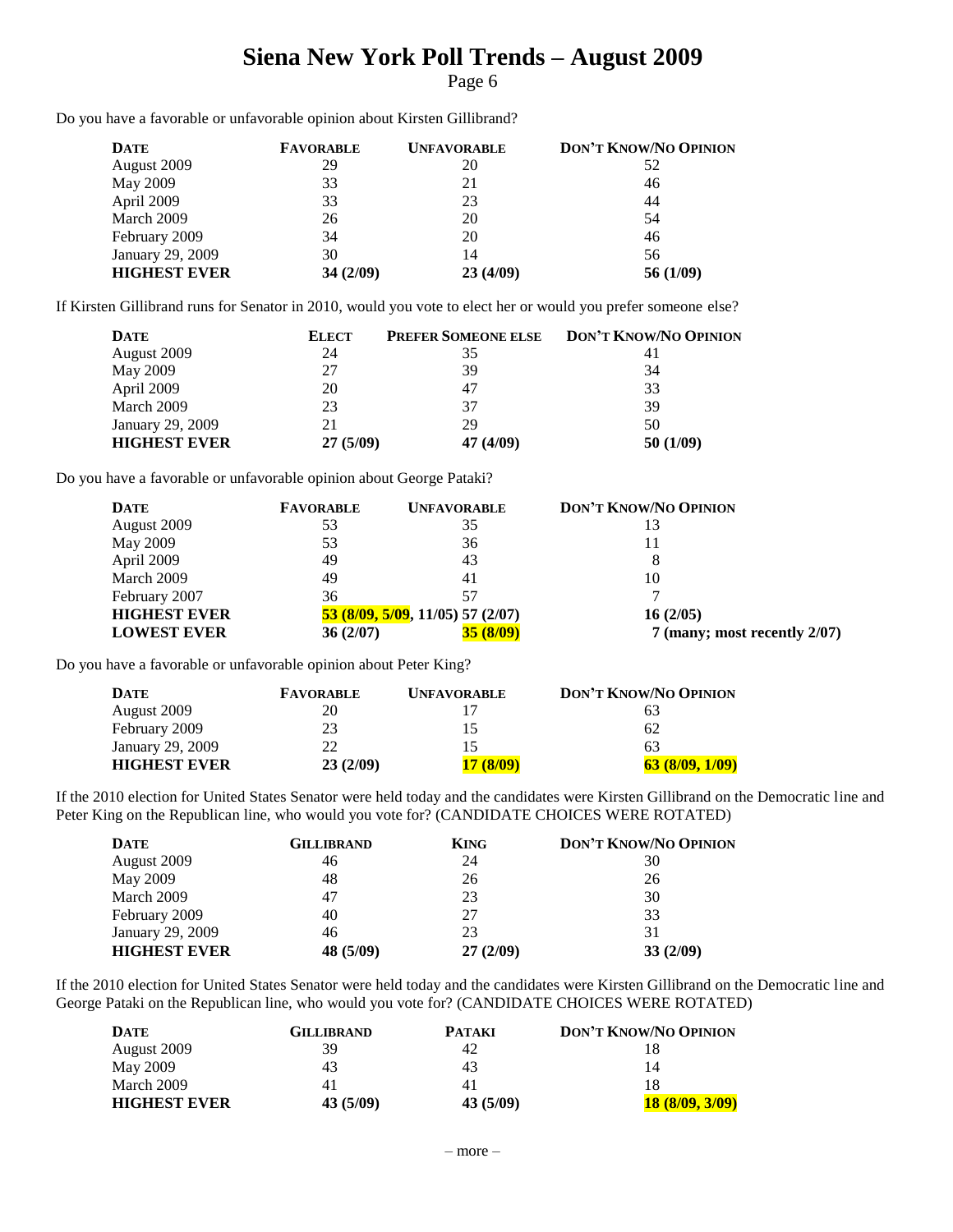Page 7

As things stand now, if the election for State Senate were held today, would you vote to re-elect your incumbent Senator or would you prefer someone else?

| <b>DATE</b>         | <b>RE-ELECT</b>  |                  | <b>PREFER SOMEONE ELSE DON'T KNOW/NO OPINION</b> |
|---------------------|------------------|------------------|--------------------------------------------------|
| August 2009         |                  | 43               | 20                                               |
| July 2009           |                  | 40               | 28                                               |
| <b>HIGHEST EVER</b> | <b>37 (8/09)</b> | <b>43 (8/09)</b> | 28(7/09)                                         |

The State Assembly has passed a bill to legalize same sex marriages in New York State. Governor Paterson has said he supports it. To date, the State Senate has not voted on the bill. Do you support or oppose the State Senate passing a bill to legalize same sex marriages, virtually ensuring it would become law in New York?

| <b>DATE</b>         | <b>SUPPORT</b> | <b>OPPOSE</b> | <b>DON'T KNOW/NO OPINION</b> |
|---------------------|----------------|---------------|------------------------------|
| August 2009         | 50             | 44            |                              |
| July 2009           | 49             | 44            |                              |
| June 2009           | 50             | 43            |                              |
| May 2009            | 46             | 46            |                              |
| April 2009          | 53             | 39            |                              |
| <b>HIGHEST EVER</b> | 53 $(4/09)$    | 46 (5/09)     | 8(5/09, 4/09)                |

Do you have a favorable or unfavorable opinion about Barack Obama?

| <b>DATE</b>         | <b>FAVORABLE</b> | <b>UNFAVORABLE</b>    | <b>DON'T KNOW/NO OPINION</b> |
|---------------------|------------------|-----------------------|------------------------------|
| August 2009         | 70               | 23                    | 6                            |
| May 2009            | 72               | 23                    | 5                            |
| April 2009          | 75               | 19                    | 6                            |
| March 2009          | 70               | 23                    | 7                            |
| February 2009       | 74               | 18                    | 8                            |
| January 26, 2009    | 81               | 10                    | 9                            |
| December 2008       | 76               | 16                    | 7                            |
| November 2008       | 70               | 23                    | 8                            |
| October 27, 2008    | 67               | 28                    | 5                            |
| October 2, 2008     | 64               | 29                    | 7                            |
| September 2008      | 56               | 32                    | 12                           |
| August 2008         | 54               | 34                    | 12                           |
| <b>July 2008</b>    | 57               | 32                    | 12                           |
| <b>June 2008</b>    | 58               | 30                    | 13                           |
| <b>May 2008</b>     | 55               | 34                    | 11                           |
| April 2008          | 54               | 34                    | 12                           |
| March 24, 2008      | 56               | 32                    | 13                           |
| March 3, 2008       | 56               | 31                    | 13                           |
| February 2008       | 60               | 30                    | 10                           |
| January 2008        | 57               | 28                    | 15                           |
| December 2007       | 55               | 30                    | 15                           |
| September 2007      | 56               | 24                    | 20                           |
| June 2007           | 53               | 24                    | 23                           |
| May 2007            | 58               | 22                    | 20                           |
| April 2007          | 55               | 23                    | 22                           |
| March 2007          | 52               | 20                    | 28                           |
| February 2007       | 52               | 21                    | 28                           |
| January 2007        | 50               | 17                    | 34                           |
| <b>HIGHEST EVER</b> | 81 (1/09)        | 34 (4/08, 5/08, 8/08) | 40 (11/06)                   |
| <b>LOWEST EVER</b>  | 48 (11/06)       | 10(1/09)              | 5 (5/09, 10/27/08)           |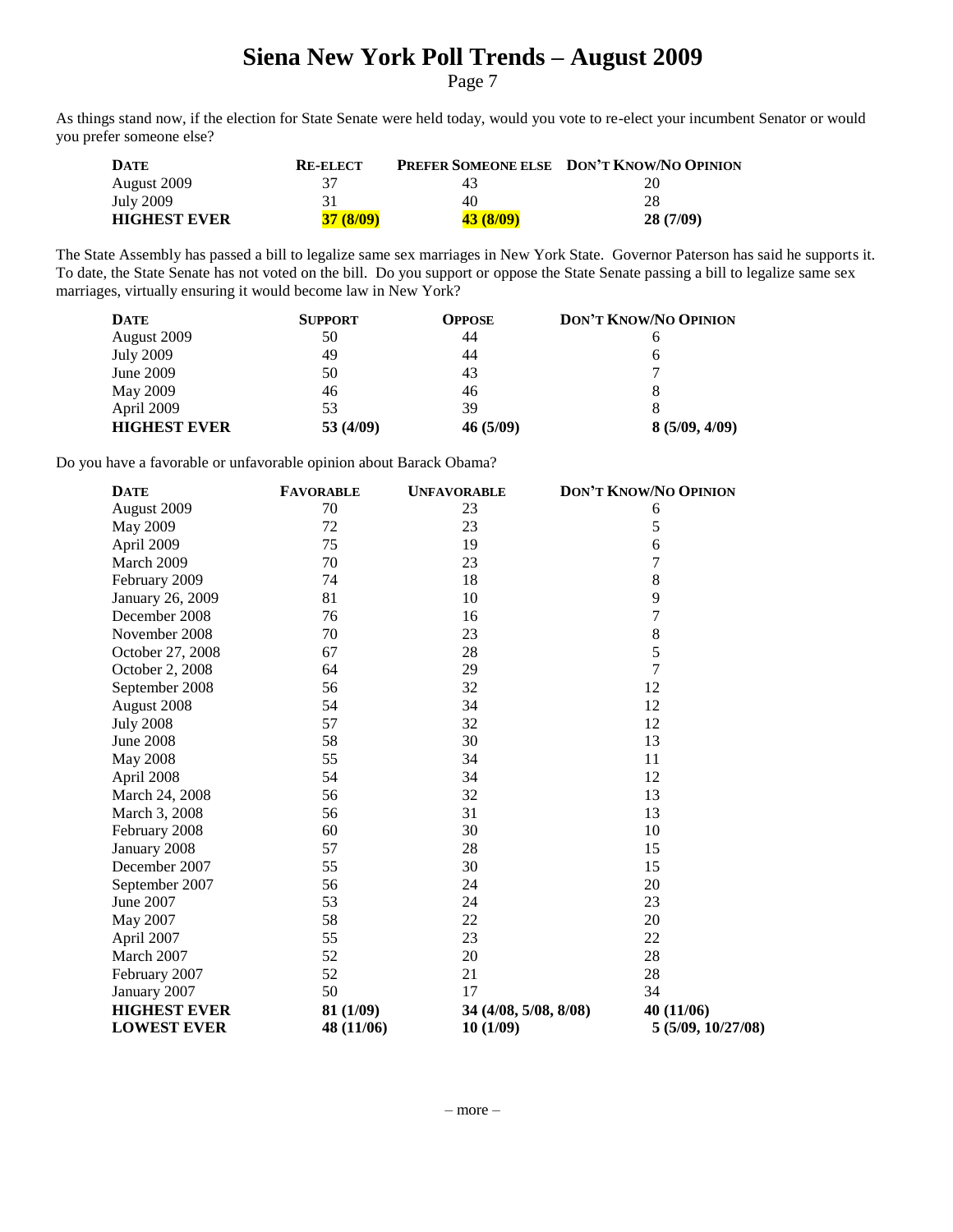Page 8

Is the United States on the right track, or is it headed in the wrong direction?

| <b>DATE</b>         | <b>RIGHT TRACK</b> | <b>WRONG DIRECTION</b> | <b>DON'T KNOW/NO OPINION</b> |
|---------------------|--------------------|------------------------|------------------------------|
| August 2009         | 52                 | 37                     | 10                           |
| <b>July 2009</b>    | 49                 | 41                     | 10                           |
| May 2009            | 62                 | 31                     | 7                            |
| April 2009          | 61                 | 29                     | 11                           |
| March 2009          | 50                 | 36                     | 14                           |
| February 2009       | 48                 | 39                     | 13                           |
| January 26, 2009    | 61                 | 24                     | 15                           |
| December 2008       | 41                 | 48                     | 11                           |
| November 2008       | 44                 | 44                     | 13                           |
| October 27, 2008    | 19                 | 69                     | 12                           |
| September 2008      | 28                 | 56                     | 17                           |
| September 2007      | 23                 | 64                     | 13                           |
| <b>HIGHEST EVER</b> | 62(5/09)           | 69 (10/08)             | 17 (9/08)                    |

How would you describe the fiscal condition of New York State right now? Would you describe it as excellent, good, fair, or poor?

| <b>DATE</b>         | <b>EXCELLENT</b> | <b>GOOD</b> | <b>FAIR</b> | <b>POOR</b> | <b>DON'T KNOW/NO OPINION</b> |
|---------------------|------------------|-------------|-------------|-------------|------------------------------|
| August 2009         |                  |             | 39          | 51          |                              |
| <b>July 2009</b>    |                  |             | 30          | 61          |                              |
| May 2009            |                  |             | 33          | 59          |                              |
| April 2009          |                  |             | 29          | 66          |                              |
| March 2009          |                  |             | 33          | 60          |                              |
| February 2009       |                  |             | 28          | 65          |                              |
| January 26, 2009    |                  |             | 26          | 65          |                              |
| December 2008       |                  |             | 33          | 59          |                              |
| November 2008       |                  |             | 31          | 62          |                              |
| October 27, 2008    |                  | 12          | 43          | 43          |                              |
| September 2008      |                  | 14          | 41          | 41          |                              |
| August 2008         |                  |             | 37          | 48          |                              |
| <b>HIGHEST EVER</b> | (many)           | 14 (9/08)   | 43 (10/08)  | 66 (4/09)   | 4(9/08)                      |

Which of the following five choices best describes how you currently feel about your future in New York State – I am never moving out of New York State; I currently have no plans to move out of New York; I may move out of New York State during my retirement, but not before; unless conditions in New York state get better, I"m going to leave; I would like to move out of New York State as quickly as I can?

| <b>DATE</b>         | <b>NEVER</b><br><b>MOVING</b> | CURRENTLY<br><b>NO PLANS</b> | <b>MAYBE IN</b><br><b>RETIREMENT</b> | <b>UNLESS</b><br><b>IMPROVEMENT</b> | <b>AS OUICKLY</b><br><b>ASI</b> CAN | <b>DON'T KNOW</b><br><b>NO OPINION</b> |
|---------------------|-------------------------------|------------------------------|--------------------------------------|-------------------------------------|-------------------------------------|----------------------------------------|
| August 2009         |                               | 38                           |                                      |                                     |                                     |                                        |
| May 2009            | 16                            | 36                           | 25                                   |                                     |                                     |                                        |
| July 2008           |                               | 37                           | 27                                   |                                     |                                     |                                        |
| <b>HIGHEST EVER</b> | 21(8/09)                      | <b>38 (8/09)</b>             | 27(7/08)                             | 13(8/09)                            | 10(5/09)                            | 2(5/09)                                |